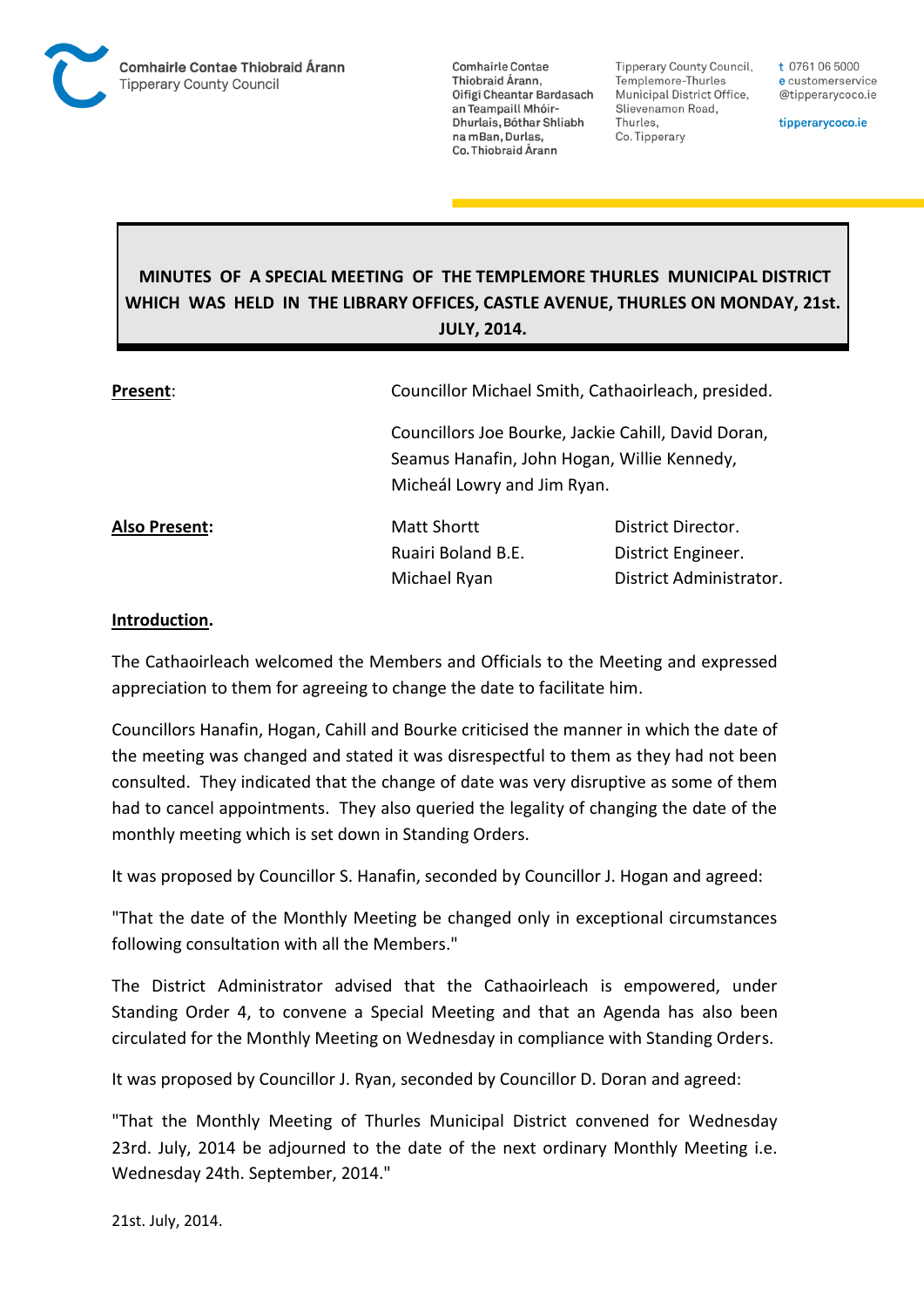

**Tipperary County Council,** Templemore-Thurles Municipal District Office, Slievenamon Road, Thurles, Co. Tipperary

t 0761 06 5000 e customerservice @tipperarycoco.ie

tipperarycoco.ie

#### **Liberty Square Refurbishment Scheme.**

Matt Shortt, District Director introduced Eoin Green, Principal Engineer and Maciej Skiba, Landscape Architect, URS Ireland Limited.

He indicated that Thurles Town Council appointed URS to prepare plans to upgrade Liberty Square and he gave a broad outline of the Brief and of the process followed in formulating the plans.

Eoin Green and Maciej Skiba gave a comprehensive presentation on the current proposals and responded to Members' queries / comments. The following points / observations were made:

- The proposed improvements at Liberty Square are needed to attract business back to the Town Centre as there has been a significant decrease in footfall over recent years.
- Issues which need to be addressed as part of the scheme include:
	- $-$  Set down facilities for elderly people at the Post Office and for the Ursuline Primary School, loading bays, taxi ranks, lack of 'right-turning' lanes for the Ulster Bank carpark and the new carpark, christmas lights, the water feature and monuments, the creation of a 'link' between the Shopping Centre and Liberty Square, the effect of the additional pedestrian crossings on traffic flow through the Square, too many trees (leaves clogging up gullys etc), provision of cycle lanes.
- The loss of parking spaces may be of concern to retailers.
- Thurles Chamber will be very important to enlist the support from the general body of retailers.
- There is a lot of night-time activity in the Square at weekends and night-time parking requirement is different (people may be reluctant to use the new carpark - security, anti-social behaviour, CCTV, lighting).

The District Director advised that:

- The purpose of the presentation is to update Members on the Plan the formal consultation process under Part 8 of the planning acts will take place in due course.
- There has been ongoing consultations and discussions with Thurles Chamber.
- The proposed pedestrian crossings will be courtesy crossings i.e. they will not be controlled by traffic lights.
- The loss of 37 parking spaces in the centre of the Square will be offset by the provision of 100 spaces approximately in the new carpark and additional carparking is also being provided as part of the Town Park development.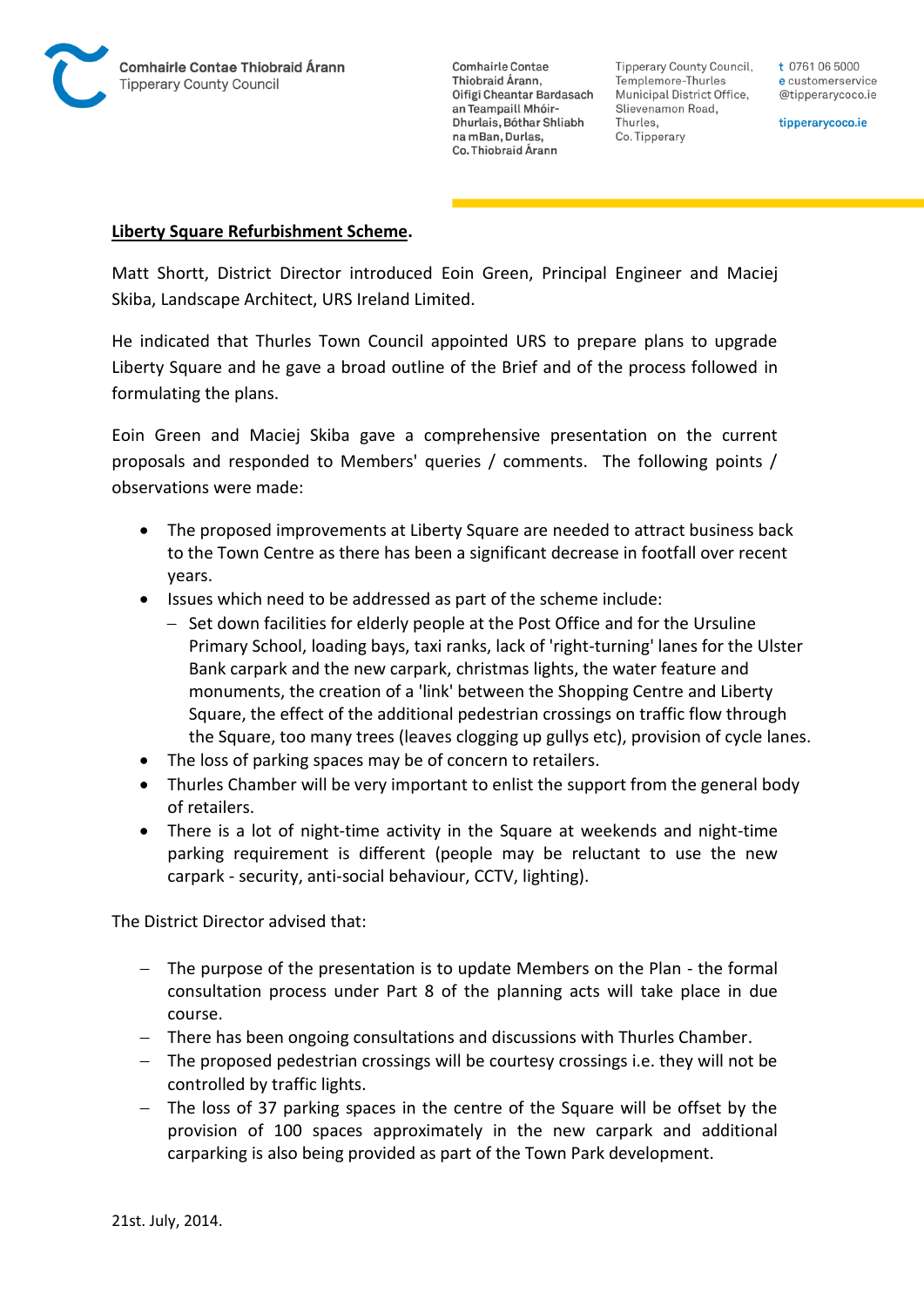

Tipperary County Council. Templemore-Thurles Municipal District Office, Slievenamon Road, Thurles, Co. Tipperary

t 0761 06 5000 e customerservice @tipperarycoco.ie

tipperarycoco.ie

- Negotiations are taking place with the Bank of Ireland to develop an access from the new carpark to Emmett Street.
- $-$  It is not possible to do much with the top of the Square due to traffic movements but some minor works to improve its appearance will be looked at.
- Traffic flow through the Square is governed by the capacity of the Bridge 5 routes converge on the Square.
- The Scheme provides for much wider footpaths and a big effort is being put into the lighting.
- There is up to €3m available and this funding is 'ring-fenced' for the project.
- $-$  It is anticipated that the plans will be available in a few months to commence the Part 8 Process and that is should be at tender stage by the end of the year.

The Cathaoirleach and Members thanked the Consultants for their detailed presentation and asked that the scheme be progressed as expeditiously as possible.

Eoin Green and Maciej Skiba left the Chamber.

### 1. **Minutes of Meetings.**

The District Administrator explained that the Minutes of a Meeting of Thurles Town Council held on the 2nd. May, 2014 and the Minutes of a Meeting of the Thurles Area Committee held on the 12th. May, 2014 were circulated for noting.

It was proposed by Councillor D. Doran, seconded by Councillor J. Ryan and agreed:

"That the Minutes of a Meeting of Thurles Town Council held on the 2nd. May, 2014 and the Minutes of a Meeting of Thurles Area Committee held on the 12th. May, 2014, which were circulated, are hereby noted."

Members expressed the view that the Minutes of the First Annual Meeting of the Templemore-Thurles Municipal District could not be adopted as this is a Special Meeting.

The District Administrator advised that consideration of the Minutes can be adjourned to the September Monthly Meeting.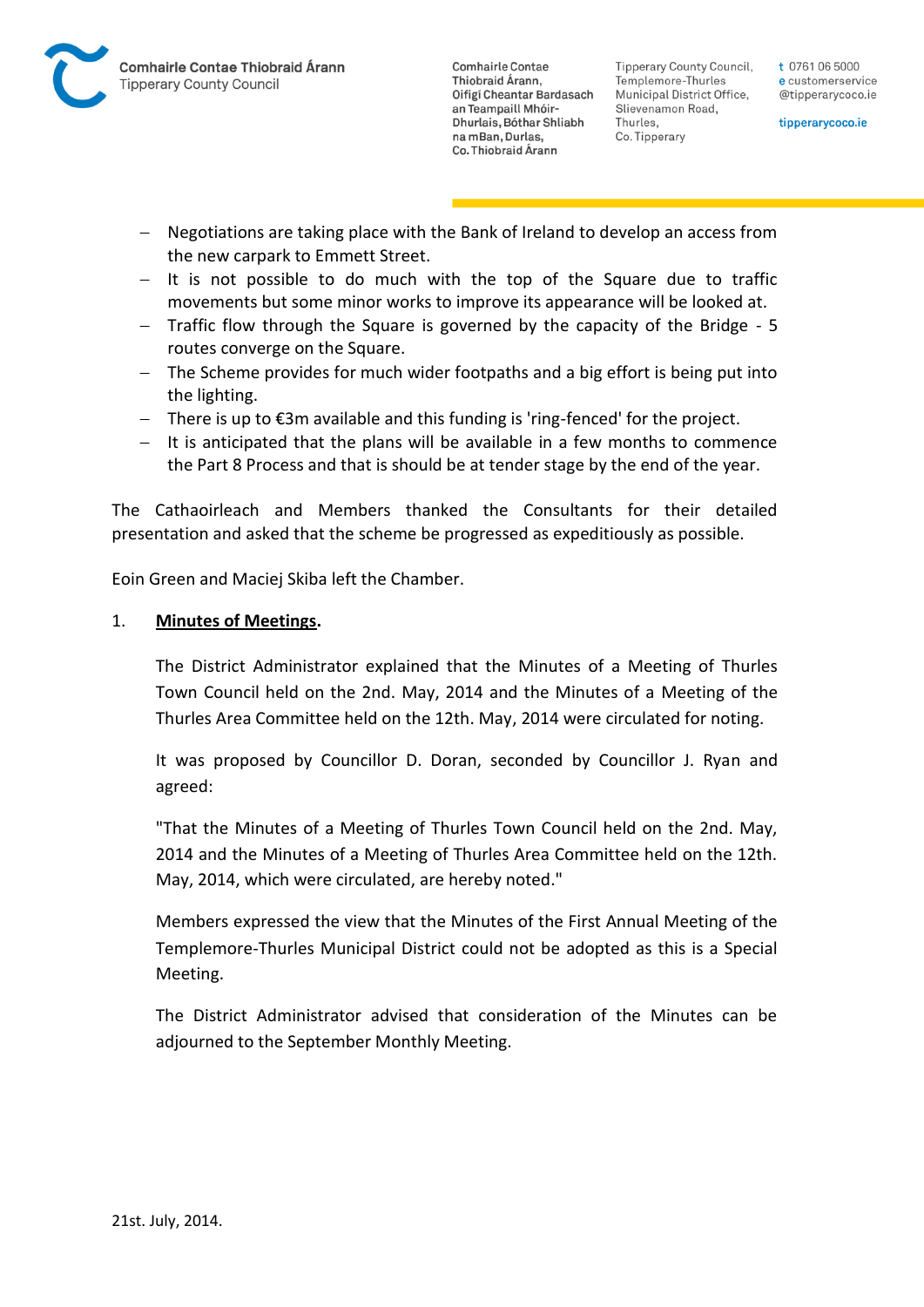

**Tipperary County Council,** Templemore-Thurles Municipal District Office, Slievenamon Road, Thurles, Co. Tipperary

t 0761 06 5000 e customerservice @tipperarycoco.ie

tipperarycoco.ie

It was proposed by Councillor J. Ryan, seconded by Councillor D. Doran and agreed:

"That consideration of the Minutes of the First Annual Meeting of the Templemore-Thurles Municipal District held on 14th. June, 2014 be adjourned to the September Monthly Meeting."

### 2 **To Consider setting up a Standing Orders Committee.**

The District Director advised that a Standing Order Committee could deal with proposals for granting Civic Receptions and procedural issues which may arise from time to time.

It was proposed by Councillor J. Ryan, seconded by Councillor D. Doran and agreed:

"That consideration of the proposal to set up a Standing Orders Committee be adjourned to the September Monthly Meeting."

### 3 **Protocol for raising issues at Municipal District level.**

The District Director advised that:

- $-$  The main contact point for the public is the Customer Service Desk.
- $-$  It is envisaged that Members should come through the District Office for matters dealt with at Municipal District level.
- Members should give 7 day's notice of their intention to raise a specific issue at the monthly meeting so that the Executive would be in a position to respond.
- Complaints re Water Services must be logged with Irish Water who will forward them to the County Council for attention. This will allow a history of water services in an area to be established which may be beneficial when applying for funding for improvements.

Members expressed dissatisfaction with the 7 days notice requirement as it would restrict their ability to raise items under Any Other Business. The District Director pointed out that he suggested the 7 day notice in order that the Executive would be in a position to give a meaningful response to a query.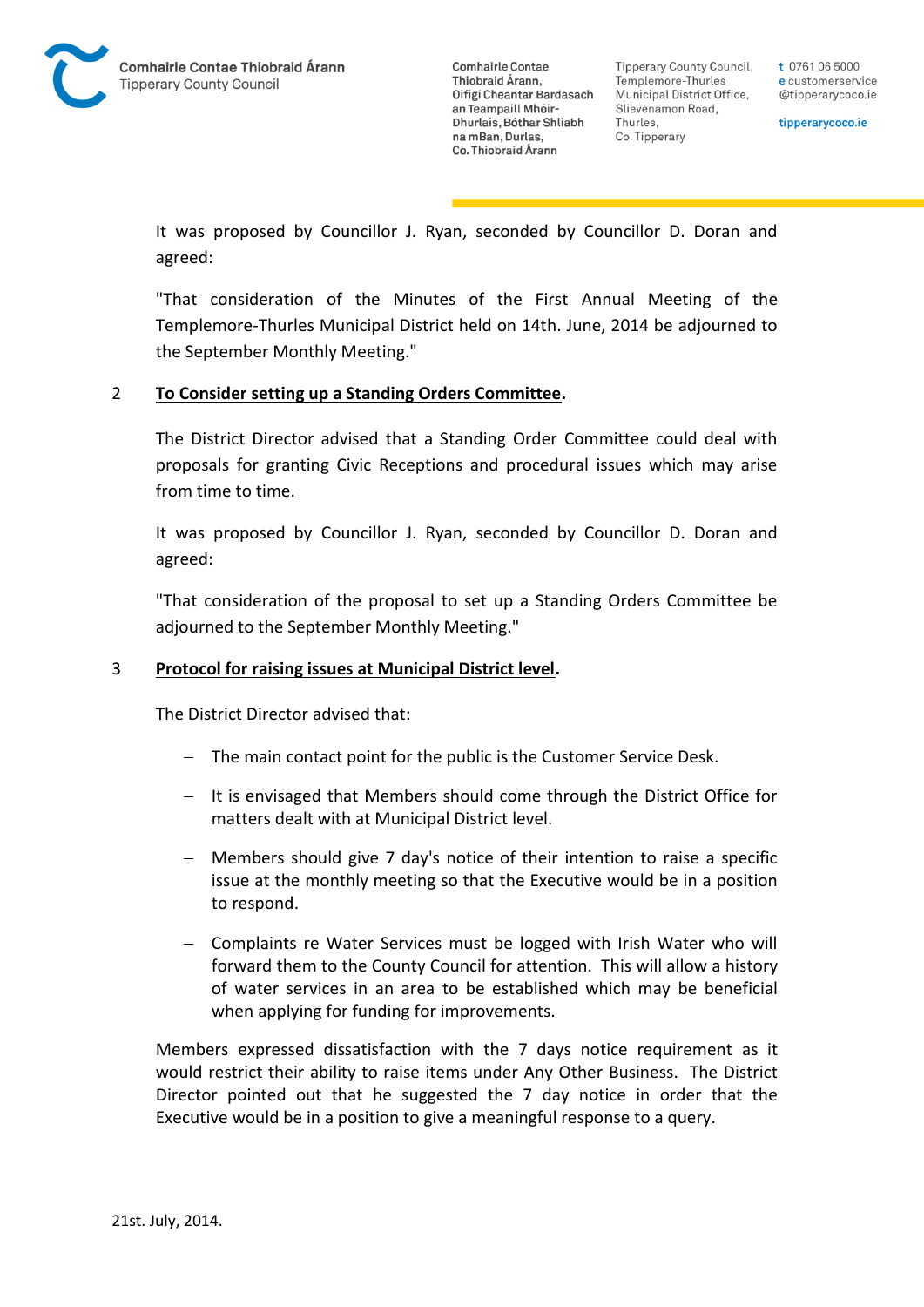

**Tipperary County Council,** Templemore-Thurles Municipal District Office, Slievenamon Road, Thurles, Co. Tipperary

t 0761 06 5000 e customerservice @tipperarycoco.ie

tipperarycoco.ie

#### **4 Update on the 2014 Work Programmes.**

The District Director confirmed that it is intended to submit an update on the various Work Programmes at the Monthly Meetings. He indicated that the Area Committees dealt mainly with Roads but that it is proposed to submit updates on all the programmes at the Monthly Meetings.

The following items were raised:

i. Discontinuation of Planning Refusal Meetings.

Members expressed dissatisfaction at the discontinuation of Planning Refusal Meetings without consultation.

The District Director pointed out that Members have no statutory role in planning except policy through the adoption of the Development Plan. He added that it is proposed to arrange a Workshop in early September to discuss the matter and to decide on revised procedures.

It was agreed that Planning staff be asked to attend the September Monthly Meeting to discuss the matter.

#### ii. Flooding at Littleton Cemetery.

The District Director informed the Members, in response to queries, that the Consulting Engineer's Report on the flooding in Littleton Cemetery has been received and is being considered. He added that a solution to the problem has not yet been identified and that the matter will be included on the Agenda for the next meeting.

Members expressed disappointment with the response and suggested the problem is not receiving the priority it deserves.

#### iii. Hedge Cutting.

- The District Engineer confirmed that hedge cutting notices are served on landowners as required.
- Members queried the manner in which the notices are issued and the fact that on occasions, landowners were informed notices were issued at the request of a named Councillor.
- The Policy on the issue of Hedge Cutting Notices for Coillte and Private Forestry Companies was raised.
- The District Engineer advised that: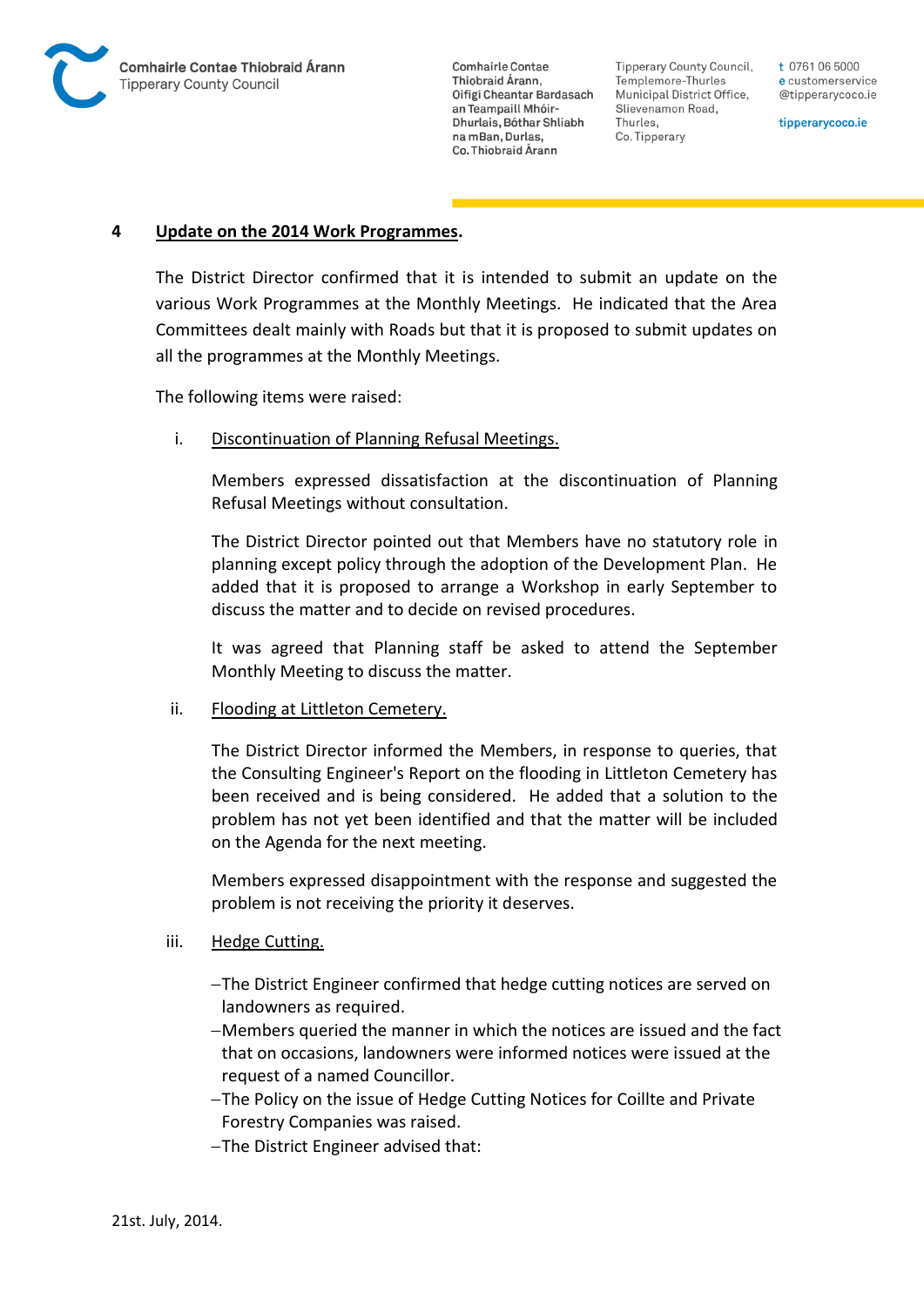

**Tipperary County Council,** Templemore-Thurles Municipal District Office, Slievenamon Road, Thurles, Co. Tipperary

t 0761 06 5000 e customerservice @tipperarycoco.ie

tipperarycoco.ie

- It is not feasible to tender for hedge cutting per kilometre rather than per hour as the Council provides the associated traffic management and there may also be issues with the quality of the work carried out.
- The spraying of growth at road junctions is not permitted on environmental grounds.

## iv. Housing Issues.

Members queried the arrangements for meeting tenants and housing applicants in the Templemore-Thurles Municipal District. The position in relation to the Tenant Liaison Officer was also raised.

It was agreed that the Housing Director be asked to make a presentation on the Housing Function at the next meeting.

### **5 Update on Special Projects.**

The District Director advised that a number of projects were being progressed by the various Councils prior to the Merger as follows:

| Project                                                                                                                                | <b>Current Position</b>                                                                                                                                                        |
|----------------------------------------------------------------------------------------------------------------------------------------|--------------------------------------------------------------------------------------------------------------------------------------------------------------------------------|
| The Roscrea Enhancement Scheme.                                                                                                        | Upgrading of Madden's Lane is in<br>progress.                                                                                                                                  |
| Extension to Templemore Town Park.                                                                                                     | Land adjoining the Park was acquired<br>by Templemore Town Council in the<br>last 12 months.                                                                                   |
| Construction of a Town Park on a site<br>off<br>Cathedral Street,<br><b>Thurles</b><br>adjoining The Source and The Leisure<br>Centre. | The project is due to go to tender in<br>August / September.                                                                                                                   |
| Square<br><b>Thurles</b><br>Liberty<br>Refurbishment<br>Scheme<br>and<br>Development of a Carpark.                                     | Plans for the public consultation<br>under the<br>Planning &<br>process<br>Development Acts<br>are<br>being<br>finalised.                                                      |
| Refurbishment of the Library Offices,<br>Castle Avenue, Thurles for<br>the<br>Municipal District Offices.                              | The Architect is finalising plans for<br>same.                                                                                                                                 |
| Thurles Link Road (Mill Road<br>to<br>Clongour).                                                                                       | Plans for the proposed link road have<br>been approved by An Board Pleanála<br>and an application will be made to<br>Department for funding to<br>the<br>progress the project. |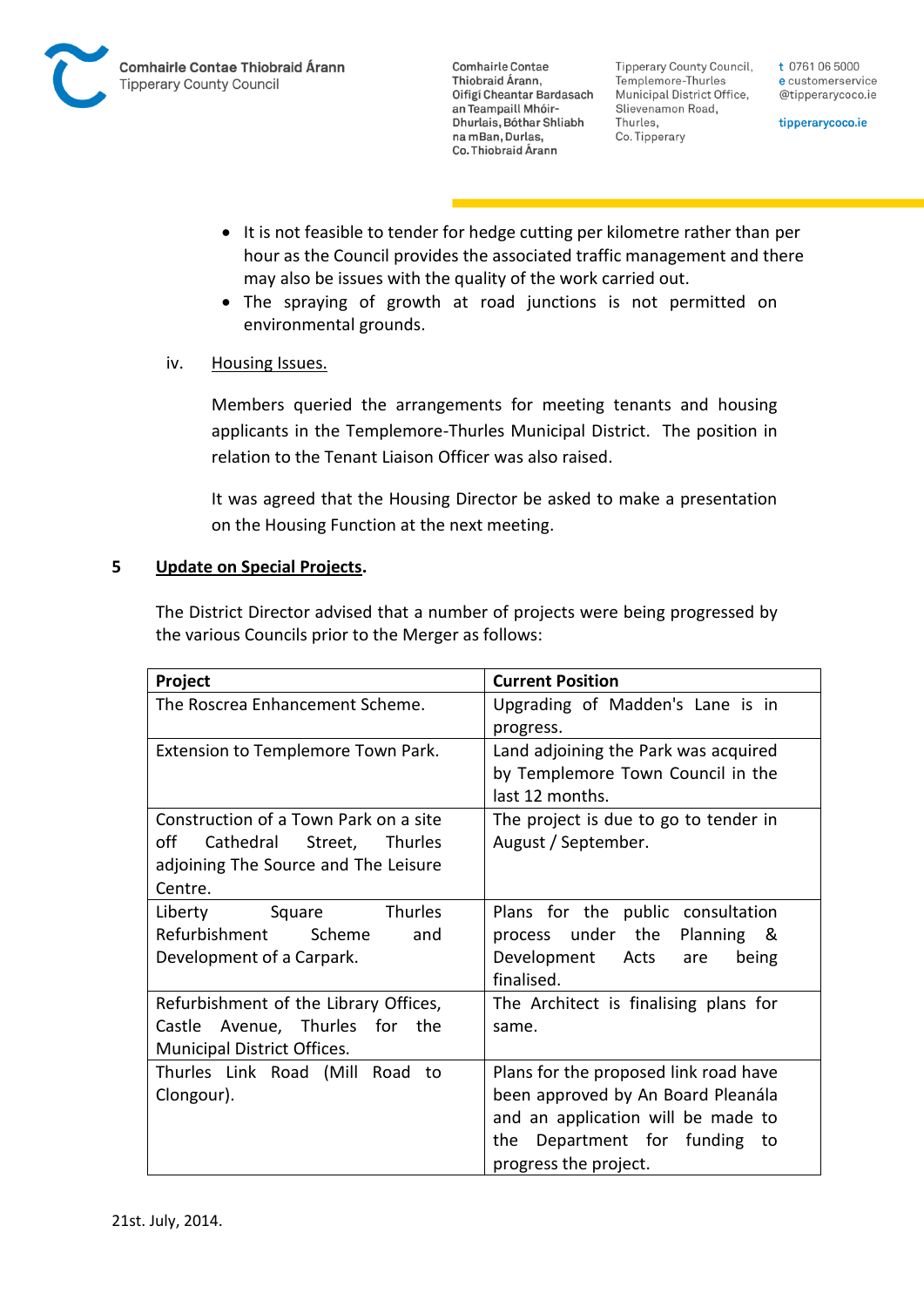

**Tipperary County Council,** Templemore-Thurles Municipal District Office, Slievenamon Road, Thurles, Co. Tipperary

t 0761 06 5000 e customerservice @tipperarycoco.ie

tipperarycoco.ie

It was noted that updates on the projects will be provided on an ongoing basis.

## **6 Update on Capital Projects in the Area.**

The Municipal Director advised that:

- Each Directorate is responsible for capital projects within its remit for the entire County but District personnel may be asked to carry out the work.
- There have been allocations over the past few years in the housing area to upgrade the energy efficiency of the housing stock.
- It would be a matter for the Environment Section to progress capital projects relating to burial grounds, secure funding etc but the actual work may be undertaken by District staff.

Councillor J. Bourke referred to the recent allocation of funding for the refurbishment of vacant Council houses. He asked that a number of vacant houses in Railway Road / Lacey Avenue, Templemore be dealt with.

### **7 Update on 2014 Budgets.**

The District Administrator advised that:

- The main headings under which Budgets have been assigned to the Municipal Districts are:
- Housing Maintenance
- Road Maintenance & Improvements
- Burial Ground Operation & Maintenance
- Street Cleaning & Litter Bins
- Maintenance of Open Spaces grass cutting, maintenance of Templemore Town Park etc
- The Town Councils of Templemore and Thurles adopted individual Budgets in 2014 for each of the services.
- The Thurles and Templemore-Roscrea Engineering areas were allocated Budgets for their areas.
- Funding is being transferred to deal with the additional houses and roads which came into the District from Gortnahoe, Holycross, etc.

## **8 Notices of Motion.**

## **(a) Notice of Motion in the name of Councillor M. Lowry.**

Councillor M. Lowry formally moved the following Notice of Motion in his name: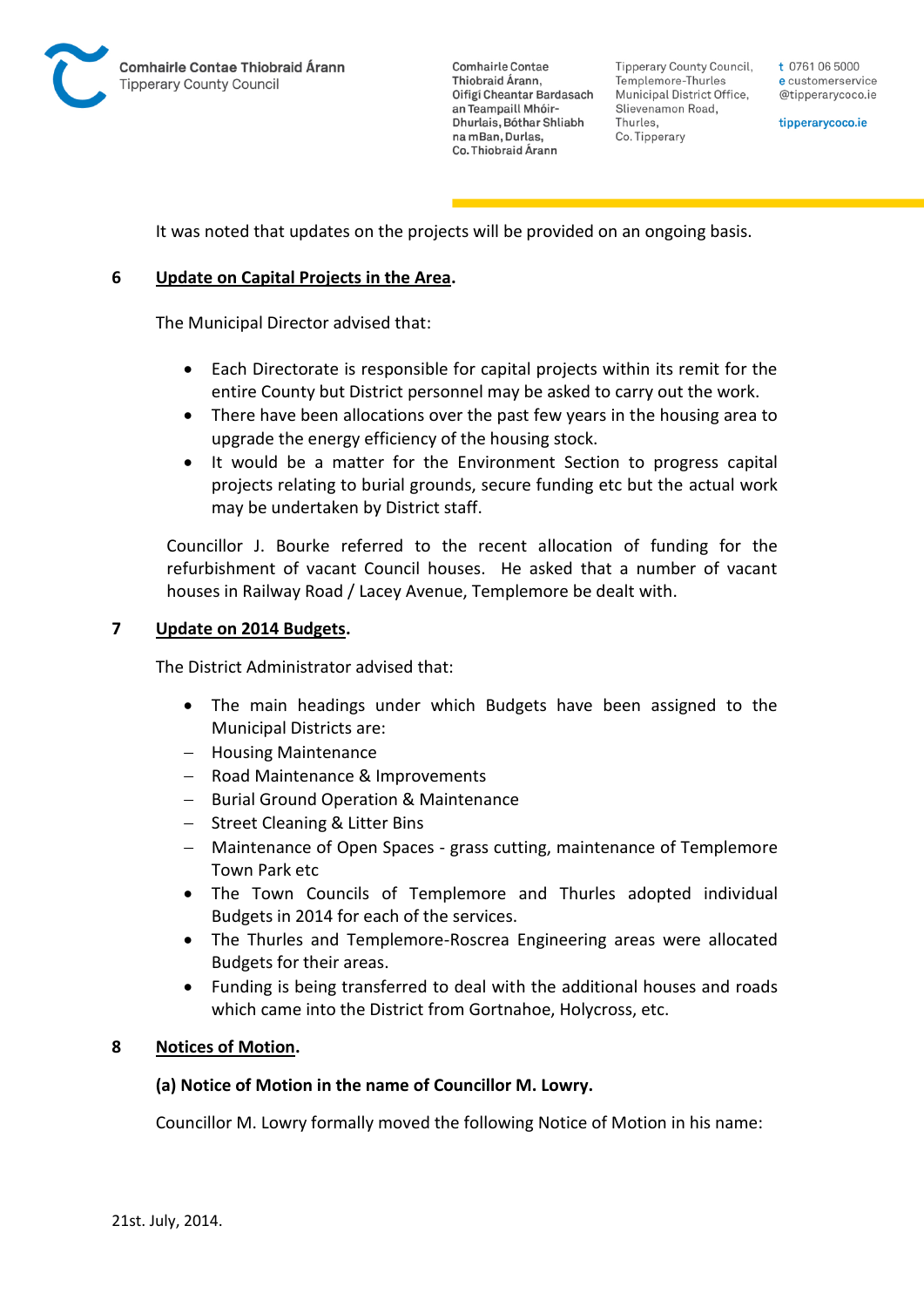

Tipperary County Council. Templemore-Thurles Municipal District Office, Slievenamon Road, Thurles, Co. Tipperary

t 0761 06 5000 e customerservice @tipperarycoco.ie

tipperarycoco.ie

"That this Council engage with Irish Water to ensure that there are no further delays in securing a long term solution to the ongoing water shortage issues affecting residents in the Holycross area."

The District Director read a comprehensive response to the Notice of Motion in which it was indicated that the Council propose the following suite of actions to alleviate the difficulties:

- Supply and install a pressure reduction valve at Clonoulty East which will pressure manage the watermain.
- Install an Inlet Control Valve for Killough Reservoir.
- Locate a new booster pump at Regaile in order to reduce pressures behind the pump and level pressures in front of the pump.

Councillor Lowry welcomed the proposed works and urged that they be completed in the shortest timeframe possible. He pointed out that water supply to the area has been disrupted frequently and that householders are very frustrated with the lack of action to alleviate the problem.

The other Members supported Councillor Lowry's request.

### **(b) Notice of Motion in the name of Councillor J. Ryan.**

Councillor J. Ryan formally moved the following Notice of Motion in his name:

"Due to the severe long term sewage problems in the Friar Street area of Thurles, I am calling on both Irish Water and Tipperary County Council to come up with an acceptable solution as a matter of urgency."

The District Administrator advised that the sewer has been repaired by the County Council on behalf of Irish Water. He added that the owner is generally responsible for the repair of the service from the property to the main sewer but that in this case the damage may have been caused to the service pipe during road reconstruction works some years ago.

Members noted the position and asked that the sewer be monitored to ensure that the problem does not reoccur.

### **(c) Notice of Motion in the name of Councillor S. Hanafin.**

Councillor S. Hanafin formally moved the following Notice of Motion in his name:

"After the amalgamation of the County Council, the Municipal District of Templemore-Thurles now includes areas which were formerly part of South Tipperary (eg Gortnahoe, Ballysloe, Gaile, Glenbane). What roads funding has been provided in 2014 for these areas?"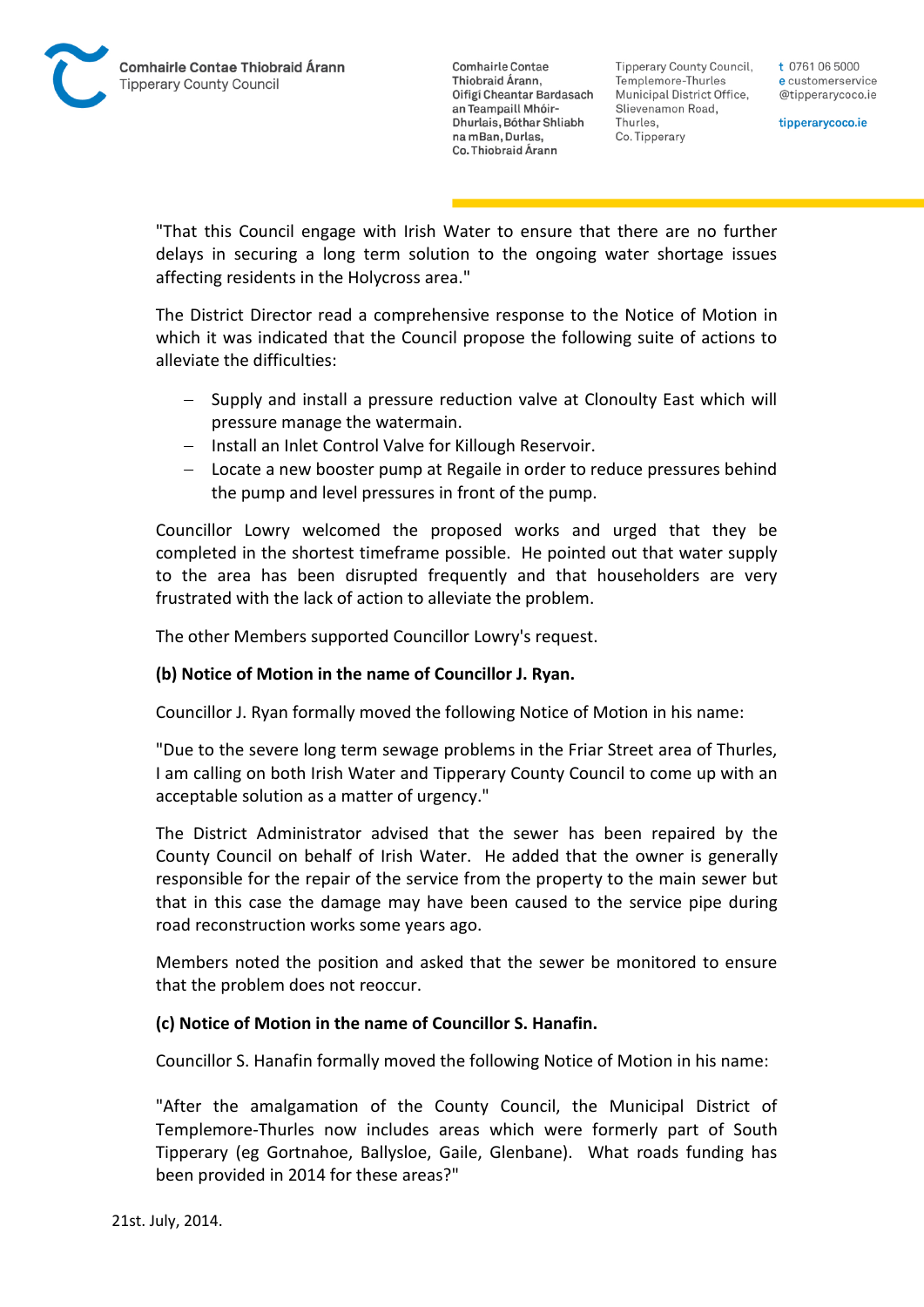Tipperary County Council. Templemore-Thurles Municipal District Office, Slievenamon Road, Thurles, Co. Tipperary

t 0761 06 5000 e customerservice @tipperarycoco.ie

tipperarycoco.ie

The District Director advised that the Roads Section are currently reviewing the funding for road maintenance in the County. He indicated that it is anticipated that additional funding will be allocated to the Templemore-Thurles Municipal District to deal with maintenance of roads which have been added to the District.

Councillor W. Kennedy suggested that a special allocation is needed to repair the roads in the high areas of the District which were badly damaged by the floods earlier in the year.

## **(d) Notice of Motion in the name of Councillor S. Hanafin.**

Councillor S. Hanafin formally moved the following Notice of Motion in his name:

"What is the up to date position regarding the remedial works required in Thurles Swimming Pool and what is the expected re-opening date?"

The District Director advised that :

- A Specialist Architect was engaged to investigate the cause of the tiles lifting and this report is being considered.
- An architect will be appointed immediately to prepare a specification for retiling the pool and the work will be put out to tender as soon as possible.
- The Architect who designed and supervised the construction of the Leisure Centre and the Contractor have both gone into liquidation.
- The Leisure Centre is in contact with its Insurers who are awaiting the submission of the Architect's Report and Specification.
- It is not feasible at this stage to give a date for the completion of the repairs and the re-opening of the Swimming Pool.

Members expressed dissatisfaction with the delay and indicated that customers are very frustrated with the situation. It was suggested that arrangements be made for customers to use either the Garda College or the Anner Hotel pools.

### **9 Correspondence.**

### (a)Goul Joint Drainage Committee.

The District Administrator advised that the Auditor's Report on the accounts of the Goul Joint Drainage Committee for the year ended 31st. December, 2013 has been received and is available for inspection.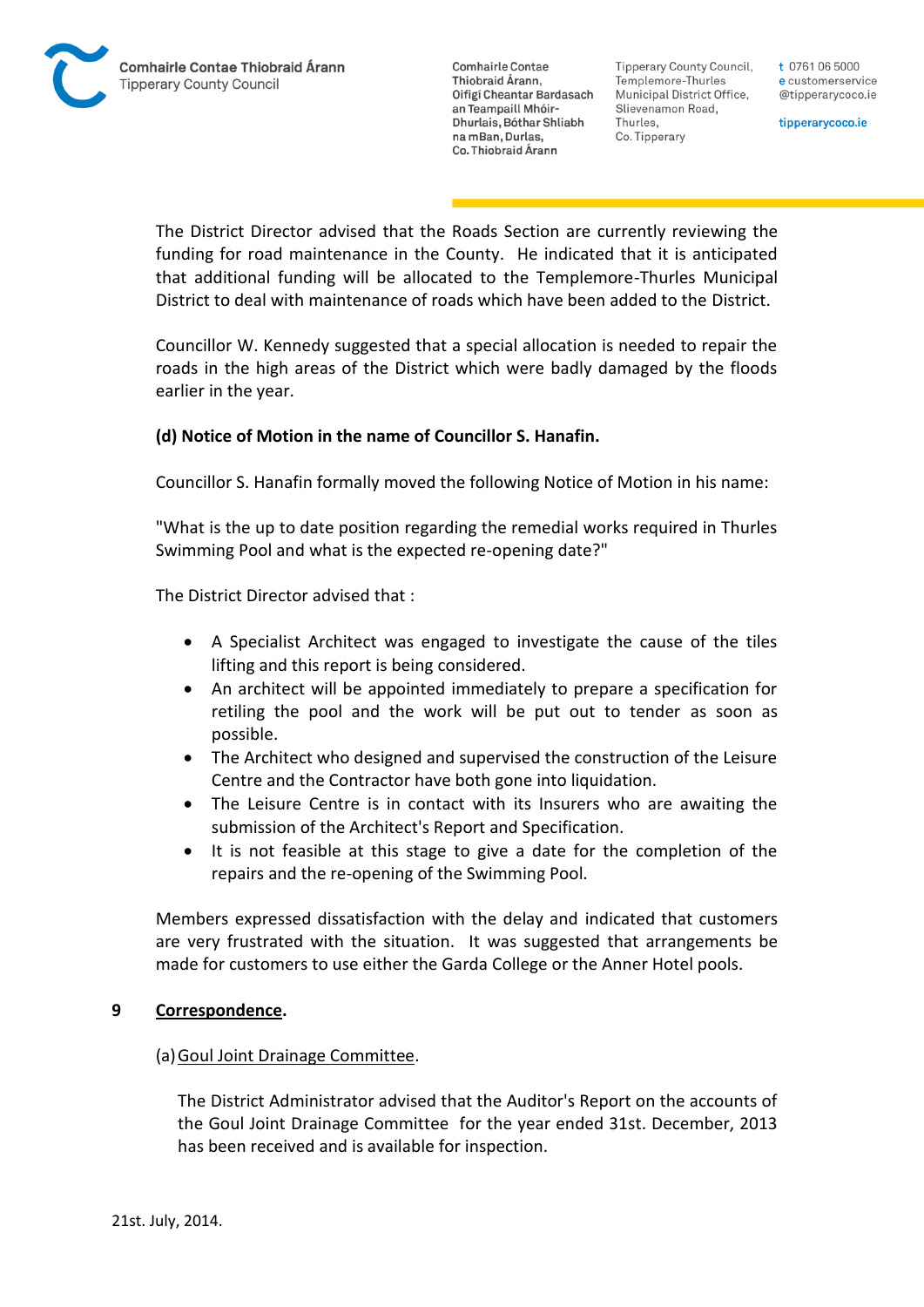

**Tipperary County Council,** Templemore-Thurles Municipal District Office, Slievenamon Road, Thurles, Co. Tipperary

t 0761 06 5000 e customerservice @tipperarycoco.ie

tipperarycoco.ie

Councillor J. Hogan indicated that a meeting of the Committee was cancelled and that he had not yet been notified of the new date.

## (b)Purchase of Houses at Ros na Cronan, Roscrea.

The Cathaoirleach expressed disappointment that the proposed purchase of 12 houses at Ros na Cronan, Roscrea, which was announced prior to the local elections, is not going ahead. He indicated that he had arranged for a Parliamentary question to be tabled for the Minister for the Environment, Heritage & Local Government, Jan O'Sullivan and he read the response.

The District Director advised that the County Council had withdrawn from the purchase of 12 houses at Ros na Cronan as they had been sold to a third party. He added that the County Council are in contact with the Department on an alternative proposal for the funding and confirmed that it is available for housing in Roscrea.

## **10 Votes of Congratulations / Sympathy.**

Councillor D. Doran proposed a vote of congratulations to the Sarsfield GAA Club on organising a very successful International Hurling Festival in Thurles earlier in the month.

### **11 Any Other Business.**

| Minor works at Currabaha which are            | The matter will be investigated.            |
|-----------------------------------------------|---------------------------------------------|
| outstanding for some time.                    |                                             |
| Civic Receptions for the Borrisoleigh Scor    | The holding of Civic Receptions is to be    |
| Novelty Act Group and Templemore              | discussed at CPG level with a view to       |
| Athletic Club to mark their successes.        | agreeing a protocol for same.               |
| Closure of Lisheen Mine which is              | The situation will be clarified with        |
| scheduled to take place at the end of 2015    | Lisheen Mines.                              |
| - there is a need to look at alternative uses |                                             |
| for the site.                                 |                                             |
| Introduction of a weight restriction on       | The request will be referred to the Roads   |
| vehicles using Cuchulainn Road.               | Section for consideration.                  |
| Establishment of a Joint Policing             | The legislation provides for the setting up |
| Committee at Municipal District level - it    | of a Joint Policing Committee at County     |
| would provide a forum for raising issues      | level only.                                 |
| with the Gardai.                              |                                             |
| Repair of the boundary wall at                | The matter will be examined.                |
| Loughtagalla Park, Thurles.                   |                                             |